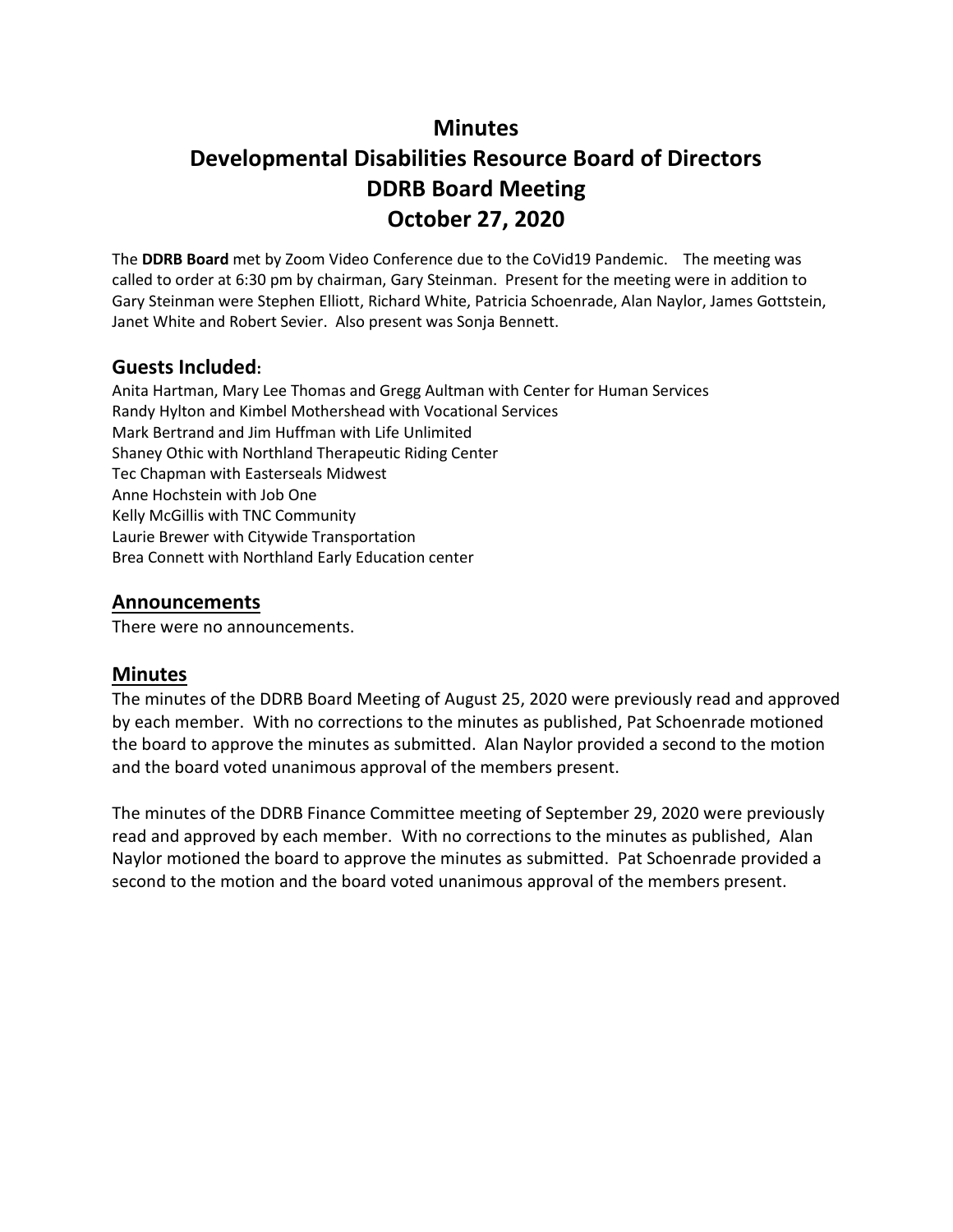### **Financial Report**

Steve Elliott provided the following Financial Report for the year to date July 31, 2020.

#### **DDRB P&L YTD to Date September YTD**

| Total Income $=$ | \$5,903,428.59 |
|------------------|----------------|
| Total Expenses = | \$3,664,814.37 |
| Net Income $=$   | \$2,238,614.22 |

#### **DDRB Balance Sheet September YTD**

| Total Checking & Savings =     | \$7,575,152.33 |
|--------------------------------|----------------|
| Total Fixed Assets =           | \$1,471,715.72 |
| Total Assets =                 | \$9,046,868.05 |
| Total Liabilities=             | 4,649.10       |
| Total Fund Balance =           | \$6,803,604.73 |
| Net Income $=$                 | \$2,238,614.22 |
| Total Equity =                 | \$9,042,218.95 |
| Total Liabilities and Equity = | \$9,046,868.05 |

#### **TCM P & L Year to Date September YTD**

| Total Income $=$ | \$2,653,211.59 |  |  |
|------------------|----------------|--|--|
| Total Expenses = | \$2,041,832.07 |  |  |
| Net Income $=$   | \$611,379.52   |  |  |

#### **TCM Balance Sheet September YTD**

| Total Checking & Savings =     | \$3,676,401.75 |
|--------------------------------|----------------|
| Total Assets =                 | \$3,676,401.75 |
| Net Income $=$                 | \$3,676,401.75 |
| Total Liabilities and Equity = | \$3,676,401.75 |
|                                |                |

#### **RECAP of Investments – September 30, 2020**

#### **DDRB**

| Long Term Reserves Investment:             |  | \$4,905,000.00 |  |  |
|--------------------------------------------|--|----------------|--|--|
| Long Term Investment Interest Earned YTD:  |  | 62,874.00      |  |  |
| Short Term Working Capital Investment:     |  | 736,000.00     |  |  |
| Short Term Investment Interest Earned YTD: |  | 25,153.99      |  |  |
|                                            |  |                |  |  |
| <b>TCM</b>                                 |  |                |  |  |
| Long-Term TCM Reserves Investment:         |  | \$2,978,000.00 |  |  |
| <b>TCM Interest YTD:</b>                   |  | 45,768.69      |  |  |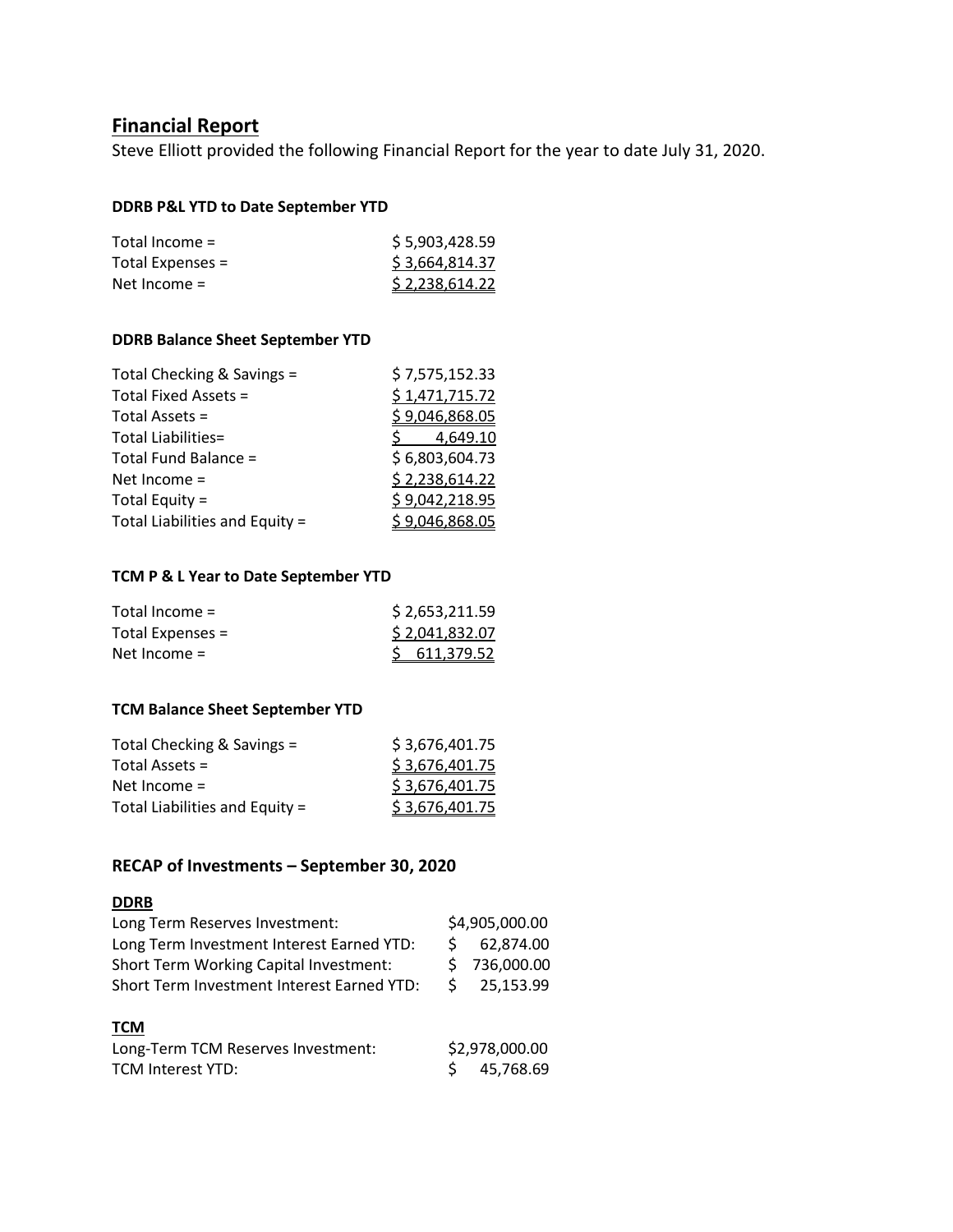# **Administrative Directors Report**

Sonja Bennett reported that the Levy had been approved by the Clay County Commissioners and set at .1130.

Sonja also advised that the Missouri Department of Transportation MEHTAP grant had been awarded to DDRB in the amount of \$25,000.

She provided information on CoViD19 Relief funding. She advised that the board had approved, to date, \$204,881.21 in grants. In addition, the board has provided the agencies \$1,131,383.98 funding for services that were budgeted but the agencies have been unable to provide due to CoViD19.

## **Executive Committee**

There was no report.

# **Finance Committee**

#### **TNC Community**

Steve Elliott provided the board with information regarding TNC Community's funding request under the CoViD19 Relief Program. The Finance Committee reviewed and approved the request for \$13,984.50 for extraordinary payroll expense due to CoVid quarantined client. Expenses are over and above government programs and grants made available to this point. The Finance Committee approved this request on September 29, 2020. Steve motioned the board to approve this request which was seconded by Alan Naylor. The measure passed unanimously by roll call vote.

#### **Easterseals Midwest**

Easterseals requested a line item shift in funding from Therapy (\$6763.06) and Sibling Support (\$3,500.00) to Family Support (\$10.263.06). This is strictly a line item transfer and not a request for additional funding. Rick White motioned the board to approve this request with a second from Janet White. The board was in unanimous favor.

#### **DDRB Operating Budget**

Steve Elliott presented the DDRB Operating Budget for 2021 by line item. A copy of the budget is attached for the file. The expected income from tax revenue and other sources is \$6,089,350.00. The operating budget consists of administrative expenses, board owned property expenses and payroll. The total budget for these expenses are \$217,400. Steve motioned the board to approve the operating budget which was seconded by James Gottstein and approved unanimously by roll call vote.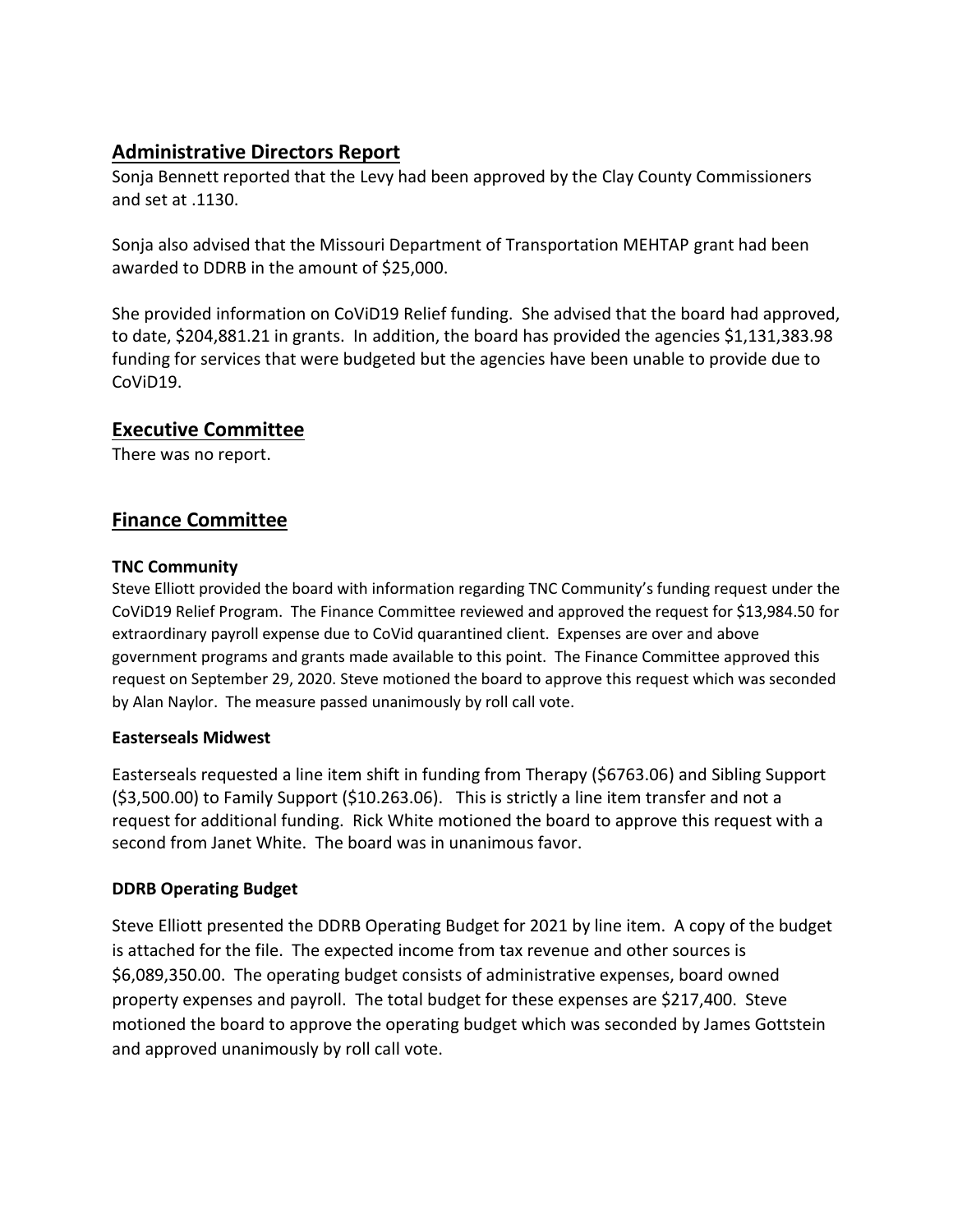### **Services Committee**

Pat Schoenrade advised that she had been exploring alternatives for therapeutic horseback riding for large riders. There are no good alternatives at this time but she will continue to explore.

She also provided an update on the **ACED Fall Semester** which was full to capacity in every class, however, it was a limited program. Zoom classes are going on Monday, Tuesday, Wednesday and Thursday evenings. They deliver supplies to the student's doors. All in all, according to Nancy Carter, the outcome has exceeded expectations.

## **Board Owned Property Committee**

Alan Naylor provided the board with an updated bid from **Chris Lawn and Landscape** for the backyard project for which the board had approved the plan in the spring. Due to CoViD uncertainties the board delayed approving funding for the project. The updated bid for materials and labor is **\$8,992.48**. Alan motioned the board approve the bid so that we can lock in the pricing and get on the schedule for early spring. Janet White seconded the motion. The measure passed unanimously by roll call vote. Gary requested that Sonja put this in the budget for next year.

Alan also presented a bid from **Treebullies** to remove the last ash tree from the property as it did not make it through the summer. Treebullies removed the ash and pine trees from the backyard. The bid to fell the tree, stump grind and haul away all the waste is **\$1,000**. Alan motioned the board to approve this expenditure. James Gottstein provided a second and the board approved unanimously by roll call vote.

Alan advised he was still working on resolving the fill dirt at Liberty House. He also recommended we continue to postpone the Hampton House landscape wall.

# **Long- Range Planning Committee**

There was no report.

# **Center for Human Services (CHS)**

**Anita Hartman** provided a report for case management. She reported that CHS has 46 full time employees. They are in the process of hiring a replacement Service Coordinator. They are serving 1303 consumers with a current caseload of 1 to 38. The Medicaid eligible rate remains at about 70%. She provided updated information on the Waiver Wait List in her report and advised that the governor had provided extra funds for the waivers. They will begin approving